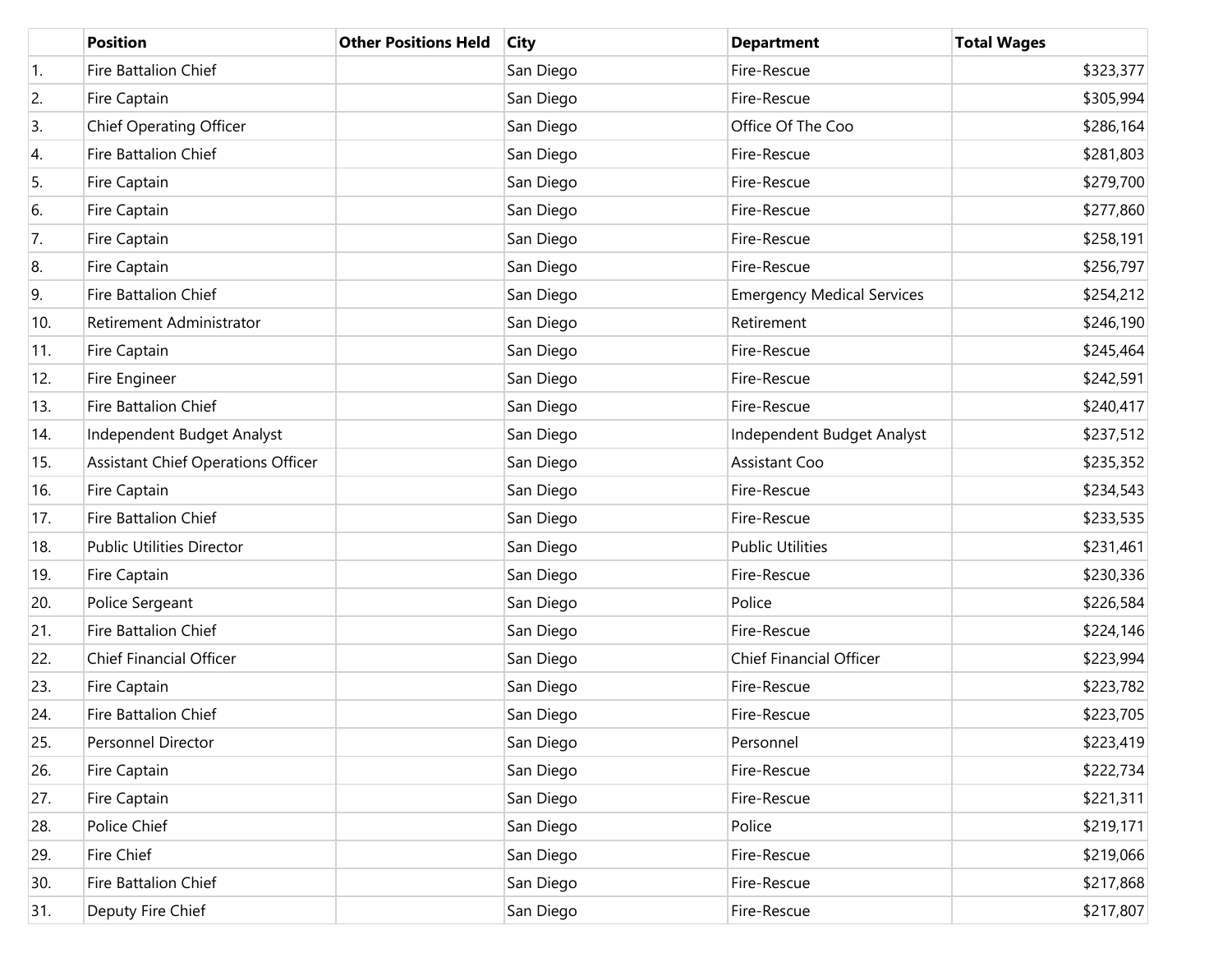| 32. | Fire Captain                         | San Diego | <b>Emergency Medical Services</b> | \$215,985 |
|-----|--------------------------------------|-----------|-----------------------------------|-----------|
| 33. | Deputy Chief Operations Officer      | San Diego | Internal Operations               | \$215,759 |
| 34. | Police Officer II                    | San Diego | Police                            | \$215,658 |
| 35. | Lifeguard Sergeant                   | San Diego | Fire-Rescue                       | \$211,902 |
| 36. | Fire Captain                         | San Diego | Fire-Rescue                       | \$211,448 |
| 37. | Deputy Fire Chief                    | San Diego | Fire-Rescue                       | \$211,356 |
| 38. | Fire Engineer                        | San Diego | Fire-Rescue                       | \$211,313 |
| 39. | <b>Investment Officer</b>            | San Diego | Retirement                        | \$210,951 |
| 40. | Fire Captain                         | San Diego | Fire-Rescue                       | \$210,552 |
| 41. | Police Officer II                    | San Diego | Police                            | \$208,905 |
| 42. | Fire Captain                         | San Diego | Fire-Rescue                       | \$208,039 |
| 43. | Deputy Chief Operations Officer      | San Diego | Infrastructure/Public Works       | \$207,632 |
| 44. | Police Sergeant                      | San Diego | Police                            | \$205,420 |
| 45. | Fire Battalion Chief                 | San Diego | Fire-Rescue                       | \$204,915 |
| 46. | Fire Captain                         | San Diego | Fire-Rescue                       | \$204,356 |
| 47. | Fire Captain                         | San Diego | Fire-Rescue                       | \$203,153 |
| 48. | Fire Battalion Chief                 | San Diego | Fire-Rescue                       | \$202,996 |
| 49. | Fire Captain                         | San Diego | Fire-Rescue                       | \$202,393 |
| 50. | Fire Captain                         | San Diego | Fire-Rescue                       | \$201,618 |
| 51. | Deputy Chief Operations Officer      | San Diego | Neighborhood Services             | \$201,553 |
| 52. | Firefighter II                       | San Diego | Fire-Rescue                       | \$200,241 |
| 53. | Fire Captain                         | San Diego | Fire-Rescue                       | \$200,230 |
| 54. | Fire Captain                         | San Diego | Fire-Rescue                       | \$200,213 |
| 55. | Fire Captain                         | San Diego | Fire-Rescue                       | \$199,366 |
| 56. | Police Sergeant                      | San Diego | Police                            | \$199,322 |
| 57. | <b>Department Director</b>           | San Diego | Information Technology            | \$199,191 |
| 58. | Police Sergeant                      | San Diego | Police                            | \$198,591 |
| 59. | Fire Battalion Chief                 | San Diego | Fire-Rescue                       | \$198,199 |
| 60. | <b>Assistant City Attorney</b>       | San Diego | City Attorney                     | \$198,185 |
| 61. | <b>Assistant City Attorney</b>       | San Diego | City Attorney                     | \$197,588 |
| 62. | Fire Captain                         | San Diego | Fire-Rescue                       | \$195,546 |
| 63. | <b>Structural Engineering Senior</b> | San Diego | <b>Development Services</b>       | \$194,920 |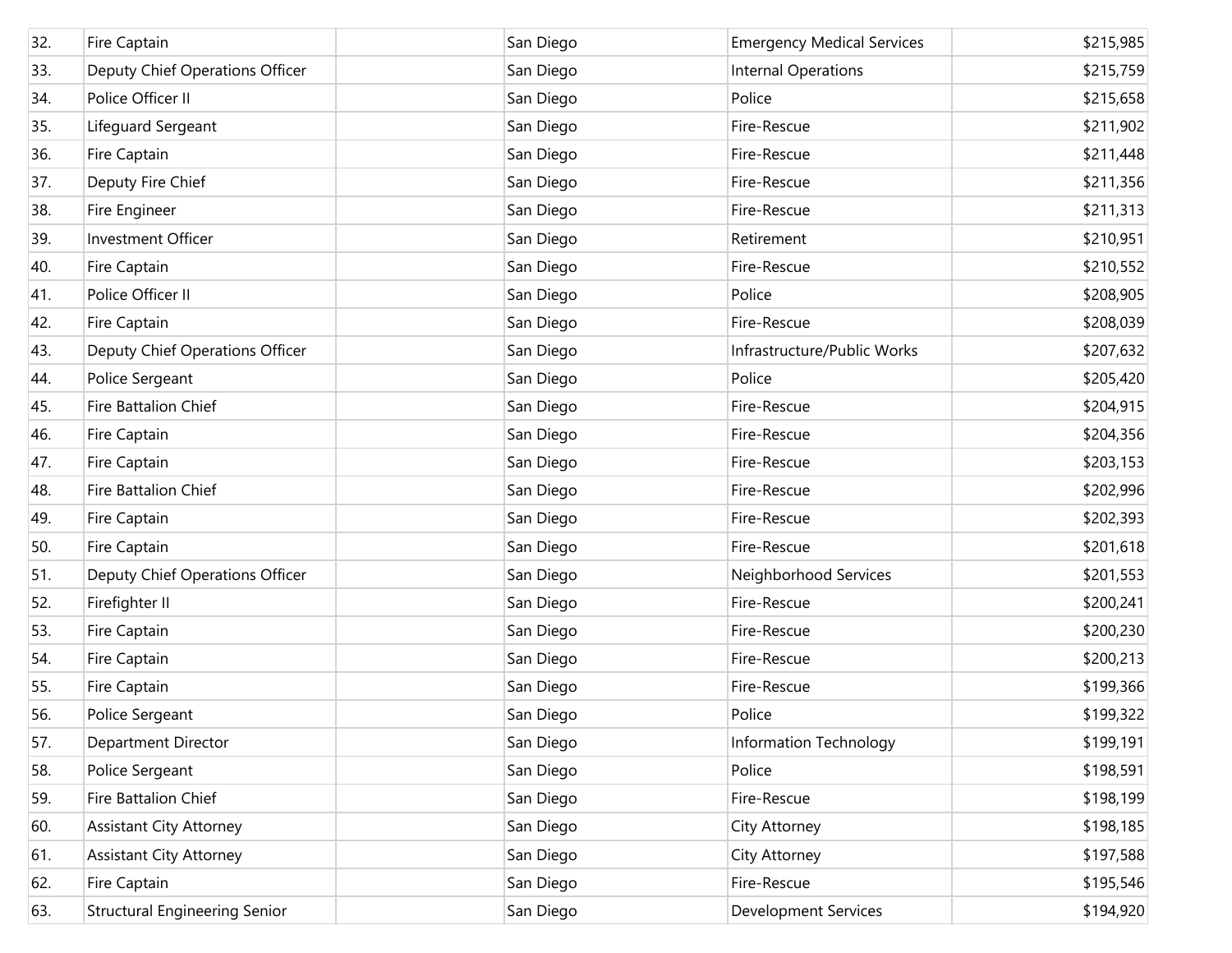| 64. | <b>City Auditor</b>                                 | San Diego | Office Of The City Auditor     | \$194,833 |
|-----|-----------------------------------------------------|-----------|--------------------------------|-----------|
| 65. | Fire Captain                                        | San Diego | Fire-Rescue                    | \$194,435 |
| 66. | Police Officer II                                   | San Diego | Police                         | \$193,578 |
| 67. | Police Officer II                                   | San Diego | Police                         | \$193,255 |
| 68. | Fire Captain                                        | San Diego | Fire-Rescue                    | \$193,186 |
| 69. | Fire Captain                                        | San Diego | Fire-Rescue                    | \$191,719 |
| 70. | <b>Assistant City Attorney</b>                      | San Diego | City Attorney                  | \$191,123 |
| 71. | Fire Captain                                        | San Diego | Fire-Rescue                    | \$191,015 |
| 72. | Fire Captain                                        | San Diego | Fire-Rescue                    | \$190,943 |
| 73. | Development Services Director                       | San Diego | <b>Development Services</b>    | \$189,877 |
| 74. | Police Officer III                                  | San Diego | Police                         | \$189,863 |
| 75. | <b>Chief Financial Officer</b>                      | San Diego | <b>Chief Financial Officer</b> | \$189,556 |
| 76. | Air Operations Chief                                | San Diego | Fire-Rescue                    | \$189,401 |
| 77. | Fire Captain                                        | San Diego | Fire-Rescue                    | \$187,768 |
| 78. | Fire Captain                                        | San Diego | Fire-Rescue                    | \$187,740 |
| 79. | Fire Battalion Chief                                | San Diego | Fire-Rescue                    | \$186,988 |
| 80. | Fire Engineer                                       | San Diego | Fire-Rescue                    | \$186,650 |
| 81. | <b>Executive Assistant Police Chief</b>             | San Diego | Police                         | \$186,611 |
| 82. | Fire Captain                                        | San Diego | Fire-Rescue                    | \$186,487 |
| 83. | City Attorney                                       | San Diego | City Attorney                  | \$186,100 |
| 84. | Fire Battalion Chief                                | San Diego | Fire-Rescue                    | \$186,050 |
| 85. | Police Officer II                                   | San Diego | Police                         | \$185,922 |
| 86. | Department Director                                 | San Diego | <b>General Services</b>        | \$185,892 |
| 87. | Deputy Fire Chief                                   | San Diego | Fire-Rescue                    | \$185,560 |
| 88. | <b>Department Director</b>                          | San Diego | Debt Management                | \$184,850 |
| 89. | Police Officer II                                   | San Diego | Police                         | \$184,734 |
| 90. | Firefighter II                                      | San Diego | Fire-Rescue                    | \$184,475 |
| 91. | <b>Assistant Deputy Chief Operations</b><br>Officer | San Diego | Office Of The Mayor            | \$184,096 |
| 92. | Fire Captain                                        | San Diego | Fire-Rescue                    | \$183,965 |
| 93. | Fire Captain                                        | San Diego | Fire-Rescue                    | \$183,284 |
| 94. | Fire Battalion Chief                                | San Diego | Fire-Rescue                    | \$182,952 |